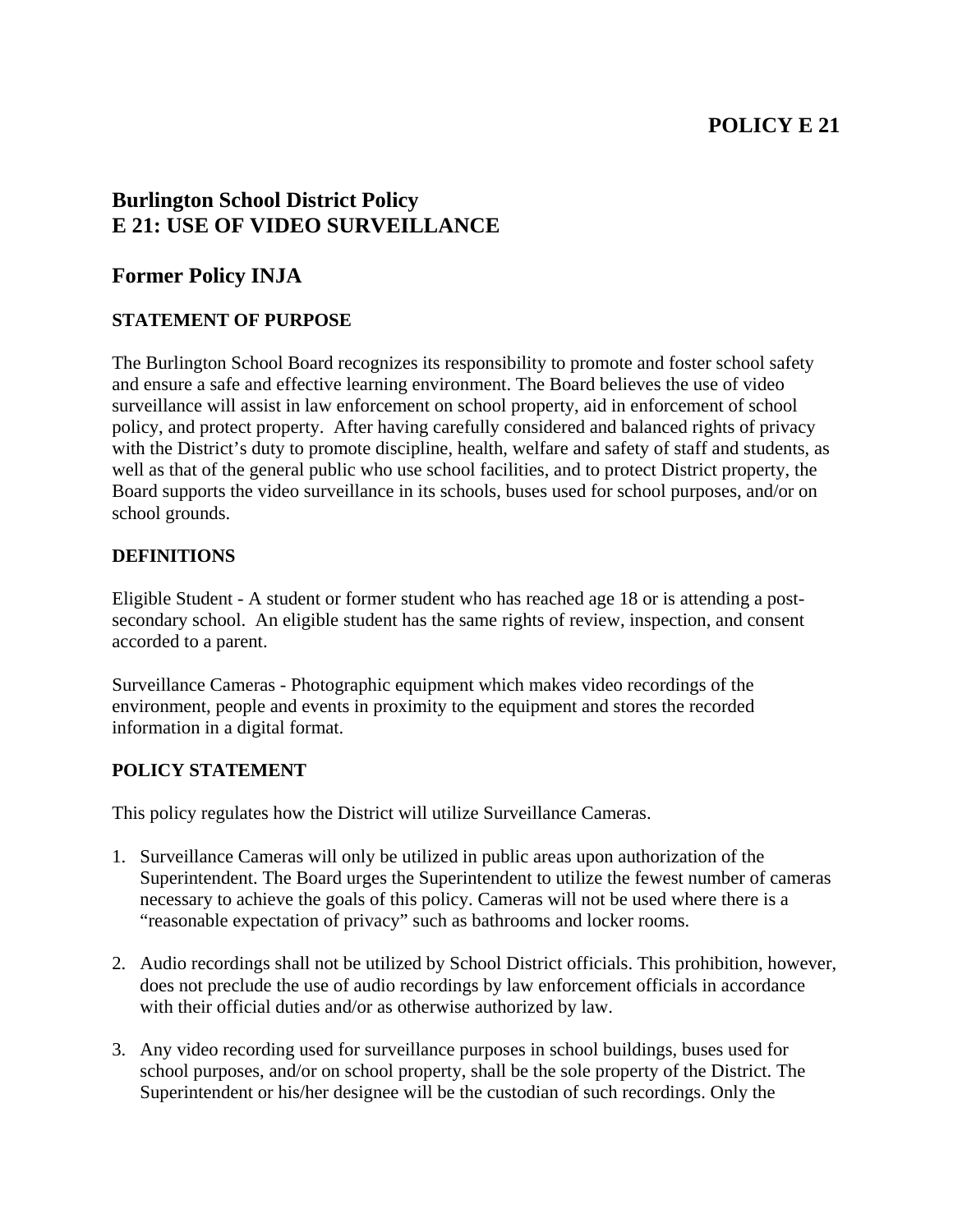Superintendent and his/her designee shall have access to the video recordings, except as provided herein. All monitors that display video recordings shall only be accessed by those authorized to review the video recordings in a discrete location. Surveillance Camera recordings are not actively monitored at all times. Consequently, they cannot necessarily be relied upon to provide an immediate response where inappropriate action is occurring.

- 4. All video recordings will be created in digital form and secured to avoid tampering and ensure confidentiality in accordance with applicable laws and regulations. Video recordings shall be date and time stamped and shall be retained for up to 30 days. If however, there is a pending request for the recording, it shall be retained until such time as the request has been resolved. After 30 days, a video recording may be destroyed.
- 5. Requests for reviewing a video recording must be made in writing to the Superintendent or his/her designee and contain an explanation of why the request is being made. The Superintendent or his/her designee shall consider each request under the circumstances in which it is being made, including, but not limited to, whether one or more student's identities are discernable; whether it is the parent of a student or an Eligible Student who is identified in the recording who is making the request; whether student or other discipline is being contemplated and whether criminal activity is depicted. If the request is granted, such viewing must occur in the presence of the District's designated custodian of the recording. Under no circumstances will the District's video recording be removed from District premises, physically or by electronic transmission, unless in accordance with a court order and/or subpoena.
- 6. Burlington Surveillance Cameras are not intended to be hidden. Appropriate signage will be posted at entrances to the school campus and/or at major entrances into school buildings notifying students, staff, and the general public of the District's use of Surveillance Cameras.
- 7. The superintendent or designee shall maintain an ongoing up to date register of all Burlington School District surveillance cameras Students, parents and staff will receive additional notification, as appropriate, regarding the use of Surveillance Cameras in the schools, buses used for school purposes, and/or school grounds. Such notification may include, but is not limited to, publications in the District calendar, employee handbook, employee newsletter and student handbook. Such notification does not preclude, as deemed appropriate by administration, the discussion of the use of Surveillance Cameras with staff and students to heighten awareness.
- 8. The District reserves the right to use the images produced by the Surveillance Cameras as part of enforcement of school policy, and, where appropriate, disciplinary proceedings.
- 9. Surveillance Cameras may record criminal offenses and/or other misconduct that occurs in view of the camera. Such video recordings may be released to police or other applicants in accordance with state and federal law, including, but not limited, to the Family Educational Rights and Privacy Act.